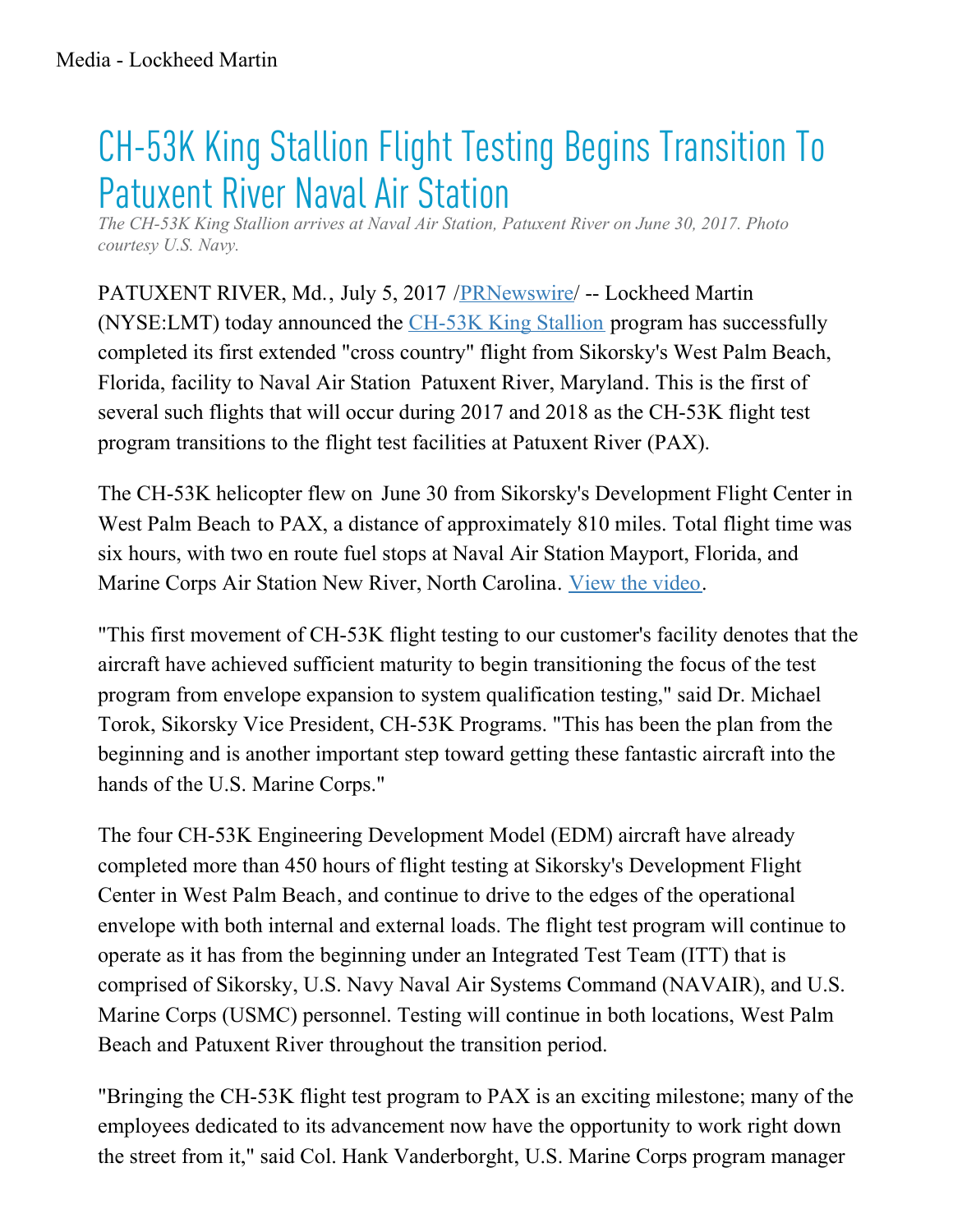for the Naval Air Systems Command's Heavy Lift Helicopters program, PMA-261.

In April, the CH-53K King Stallion Program [successfully](http://news.lockheedmartin.com/2017-04-04-CH-53K-King-Stallion-Program-Achieves-Milestone-C) passed its Defense Acquisition Board (DAB) and achieved a Milestone C decision that approves funding for low rate initial production.

The CH-53K provides unmatched heavy lift capability with three times the lift of the CH-53E that it replaces. With the increased payload capability and a 12-inch wider internal cabin compared to the predecessor CH-53E, the CH-53K's increased payload capability can take the form of a variety of relevant payloads ranging from multiple U.S. Air Force standard 463L pallets to an internally loaded High Mobility Multipurpose Wheeled Vehicle (HMMWV) or a European Fennek armored personnel carrier. In addition, the CH-53K can carry up to three independent external loads at once providing incredible mission flexibility and system efficiency.

The CH-53K offers enhanced safety features for the warfighter. Safety is enhanced with full authority fly-by-wire flight controls and mission management that reduces pilot workload and enables the crew to focus on mission execution because the CH-53K all but "flies itself." Features include advanced stability augmentation, flight control modes that include attitude command-velocity hold, automated approach to a stabilized hover, position hold and precision tasks in degraded visual environments, and tactile cueing that all permit the pilot to confidently focus on the mission at hand.

Further, the CH-53K has improved reliability and maintainability that exceeds 89 percent mission reliability with a smaller shipboard logistics footprint than the legacy CH-53E.

The U.S. Department of Defense's Program of Record remains at 200 CH-53K aircraft. The first six of the 200 Program of Record aircraft are under contract and scheduled to start delivery next year to the Marine Corps. Two additional aircraft, the first low rate initial production aircraft, are under long lead procurement for parts and materials, with deliveries scheduled to start in 2020. The Marine Corps intends to stand up eight active duty squadrons, one training squadron, and one reserve squadron to support operational requirements.

For additional information, visit our website: <http://lockheedmartin.com/us/products/ch-53k-helicopter.html>.

This press release contains forward looking statements concerning opportunities for development, production and sale of helicopters. Actual results may differ materially